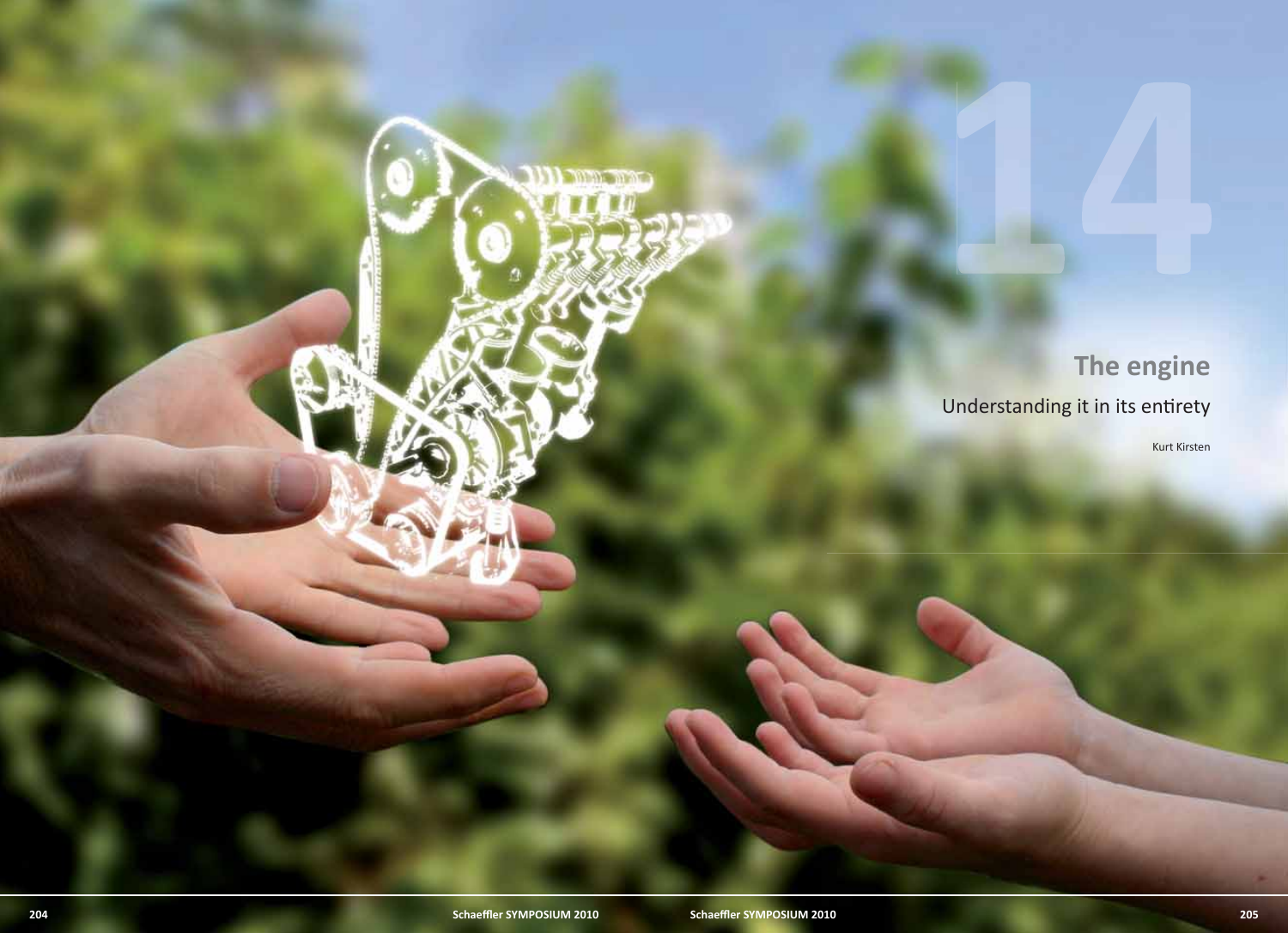**Camshaft phasing** 

**Valve trains**

**unit**

# **Introducti on**

In the past, the development of automobiles and their drive systems was influenced and pushed forward by the application of the latest technologies in many cases. This meant it was possible for market participants to strengthen their position or the position of their product brands by direct differentiation in a generally growing market.

The current market scenario is influenced by:

- Product life cycles which are continuously being shortened
- Increased segmentation
- High cost pressure
- Demanding customers expectations
- High social expectations

The situation is also characterized by:

- Increased legal requirements
- A growing perception about the limitations of resources
- Significant overcapacity of production
- Different regional and market-segment-specific requirements



**Figure 1** Fuel consumption/emissions

The sum of all these requirements and challenges requires a holistic approach so that added value can be achieved with new technologies compared with current volume production products. The development of added value can affect customers, society, legislators or producers. Mastering or controlling this complexity is the actual challenge of the present time.

## **Core issues for current drive system development**

The core issues for passenger car drive system development are the conflicting aims of reducing fuel consumption (CO<sub>2</sub> emissions) on the one hand and limiting pollutant emissions on the other hand (Figure 1).

Boundary conditions such as costs, brand image, driving pleasure, comfort, noise and reliability must also be taken into account.

Gasoline and diesel engines are positioned completely different with regard to the conflicting aims of fuel consumption and emissions.

The gasoline engine is positioned very much in the low-emission cat-

egory due to its very efficient aftertreatment of exhaust gases. The diesel engine, on the other hand, is positioned very much in the low consumption category due to its favorable, thermodynamic efficiency and advantageous low end torque characteristics. The proceedings of this article refer mainly to the gasoline engine.

Figure 2 shows a loss distribution analysis relating to the NEDC using a gasoline engine as



**Efficiency chain of modern gasoline engines**



**NEDC related**

**Reference: Prof. Leohold, U. Kassel**

**Figure 2** Gasoline engine efficiency chain in the NEDC

reference. The starting points for making improvements are in the area of variability in the camshaft drive. These are:

- Camshaft phasing units
- Partially-variable valve train systems
- Fully-variable valve train systems

Due to the variability in the valve train, the thermodynamic process is influenced in the area of the low-pressure process so that there is a positive effect on the pumping losses and the combustion process is optimized in the area of the high-pressure process. These interventions also have a direct influence on the formation of emissions in the internal combustion engine and are, therefore, parts with direct relevance for engine out emissions.

The mechanical improvements refer to the minimization of friction losses and the reduction of parasitic losses of the accessory drives. The order of the mechanical losses is around 10 % to 12 % of the fuel energy used. I.e. detailed optimization with an improvement of 10 % to 20 % with regard to mechanical losses generates a total contribution of around 1 % to 2 % in the driving cycle.

## **Thermodynamic improvements**

**Thermodynamic improvements** 

The significantly greater potential for improvement is due to the reduction in the thermodynamic losses. The thermodynamic improvements are targeted at enabling throttle-free load operation. Instead of controlling the intake normally by means of a throttle valve, control of trapped fresh air is transferred to the valves. The required pumping losses are reduced due to the increase in the intake manifold pressure. The required control of trapped fresh air is primarily undertaken by varying the opening time of the intake valve or by the design of the valve lift curve in the form of the cam contour.

At the same time, the charge motion can be direct-Iv influenced by the use of variable valve control systems in the combustion chamber. The forced inflow motion resulting from the motion of the piston is converted into a swirl or tumble motion due to the design of the intake ports. If the valves open at different times, the in-cylinder flow can also be strongly influenced. In conjunction with the position of the spark plug and the general layout of the combustion chamber, this opens up opportunities for a wide range of optimization measures.

14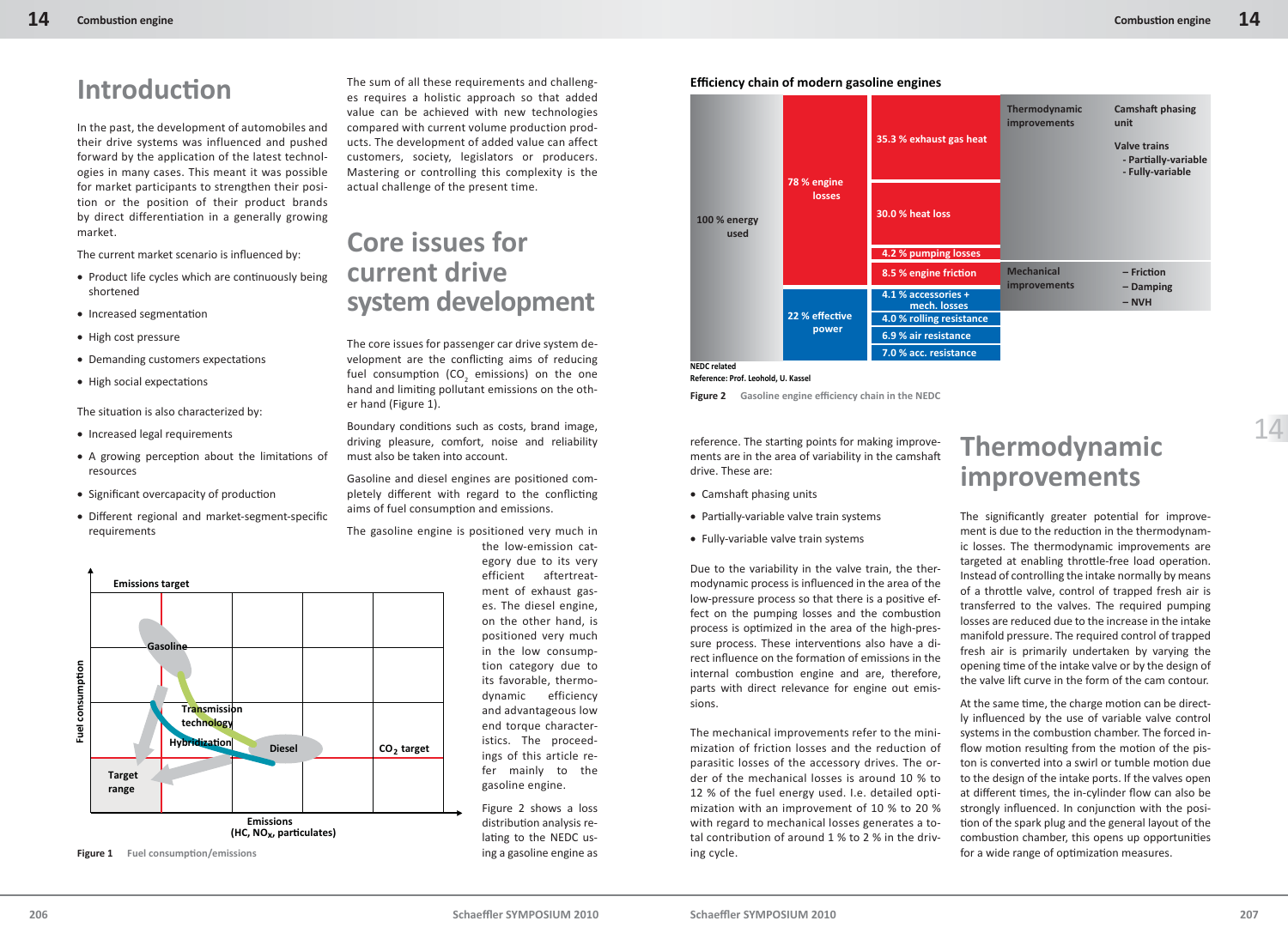The percentage of residual exhaust gases which remain in the cylinder can be directly influenced by the design of the valve overlap or the phasing of the valve opening. The temperature of the charge mass at the start of the compression stroke can be influenced by adding hot residual exhaust gas directly to the fresh mixture. This also enables the temperature at the end of the compression stroke to be influenced indirectly. This variability opens up a new alternative method of carrying out optimization for modern autoignition combustion systems.

The possibilities for influencing the thermodynamic process can be described as follows:

- Low-throttle operation under part load (charge cycle)
- Control of trapped fresh air (load control)
- Incylinder charge motion
- Percentage of residual exhaust gases in the combustion chamber
- Temperature at the start of the compression stroke

There are different requirements for optimizing engine characteristics (Figure 3) depending on the load and speed:



- B The intake and exhaust valve opening times should be shortened to optimize the volumetric efficiency in the low-speed and high-load range. The valve overlap must also be reduced compared to the overlap at the nominal speed.
- C The pumping losses should be reduced in the center area of the engine map by early closing of the intake valve.
- D Exerting an additional influence on the in-cylinder flow and maintaining the temperature of the charge composition are required in the low-load range in order to positively affect the combustion process. Cylinder deactivation can unlock further potential.
- E For starting the engine, separate measures for ensuring the highest and most effective compression ratio are also required for improved starting behavior. A limited charge throughput by means of reduced valve lift or closed valves has proved reliable for enabling easier restarting with stop-start functionalities.



**Figure 3** Diagram showing requirements for engine characteristics



**Figure 4 Division of variability in the valve train**

#### Division of variability in the valve train

The following are used to characterize variability in the valve train (Figure 4):

- Phasing of the valve event
- $\bullet$  Duration of the valve event
- Maximum lift of the valve event

In Figure 5, variability is divided with regard to phase and valve lift and according to the characteristics of discrete or continuous adjustment. The level of variability increases from left to right in the diagram accordingly.

Figure 6 shows a stationary data map with four operating points as an example to show the influence

| <b>Valve train</b>                                      |                                                                                                                                                                                                    |                                                                                                    |  |  |  |  |  |
|---------------------------------------------------------|----------------------------------------------------------------------------------------------------------------------------------------------------------------------------------------------------|----------------------------------------------------------------------------------------------------|--|--|--|--|--|
| <b>Phase adjustment</b>                                 | <b>Valve lift</b>                                                                                                                                                                                  |                                                                                                    |  |  |  |  |  |
| <b>Continuous</b><br>• Hydraulic<br>• Electromechanical | <b>Discrete</b><br>• Two-step<br>• Switchable tappet<br>• Pivot element<br>• Finger follower<br>• Shifting cam lobe<br>• Roller tappet<br>• Three-step<br>• Finger follower<br>• Shifting cam lobe | <b>Continuous</b><br>• Electric<br>• Mechanical<br>• Valvetronic<br>• Electrohydraulic<br>• UniAir |  |  |  |  |  |
|                                                         |                                                                                                                                                                                                    |                                                                                                    |  |  |  |  |  |

**Figure 5 Level of variability in the valve train**

of dethrottling on the engine operating behavior. It can be seen that the influence of dethrottling by means of different measures

- Intake phase adjustment only
- Intake and exhaust phase adjustment
- Double phase adjustment & variable valve lift

is particularly pronounced in the lower area of the data map and can amount to a fuel consumption saving of up to 12 % at a stationary operating point.

The potential for improving fuel consumption in the driving cycle is between 4 % and 6 % compared with an engine with a standard valve train, depending on the variability selected.

The control concept and the dynamic response behavior are particularly important for the

> transient operating behavior of the systems. Reliable recognition of the current operation mode in individual cylinders is of particular importance for controlling the air, fuel and ignition paths. Therefore, "dynamic" valve train systems also unlock greater potential for fuel consumption savings in the driving cycle.

14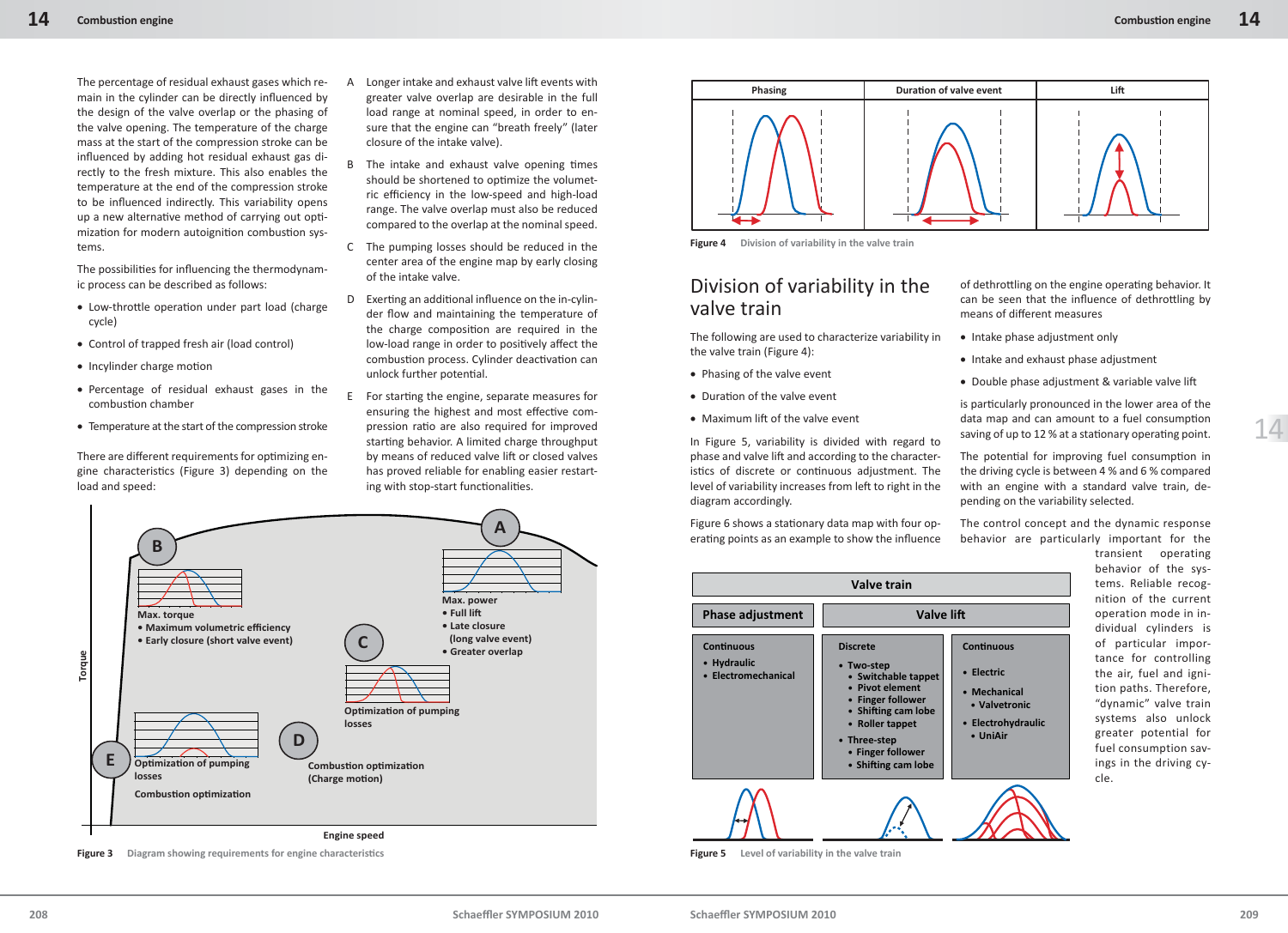

**Figure 6** Improvement in fuel consumption by means of dethrottling

|                             | <b>Camshaft</b><br>phasing unit                                                               | <b>Camshaft phasing</b><br>unit + electro-<br>hydraulic tappet | Camshaft phasing<br>unit + shifting cam<br>lobe + electronic<br>actuator | Camshaft phasing<br>unit + electro-<br>mechanical shaft | Electrohydraulic<br>system<br>(intake only) |
|-----------------------------|-----------------------------------------------------------------------------------------------|----------------------------------------------------------------|--------------------------------------------------------------------------|---------------------------------------------------------|---------------------------------------------|
|                             |                                                                                               |                                                                |                                                                          |                                                         |                                             |
| Fuel savings*:              | approx. 4 %                                                                                   | approx. 7%                                                     | approx. 8 %                                                              | approx. 8 %                                             | approx. 8 % - 15 %                          |
| Control:                    |                                                                                               | per cylinder bank per cylinder bank                            | per cylinder                                                             | per cylinder bank                                       | valve by valve<br>cylinder by cylinder      |
| <b>Dynamic</b><br>response: | slow                                                                                          | slow                                                           | medium                                                                   | slow                                                    | fast                                        |
| <b>Characteristic:</b>      | continuous                                                                                    | two-step                                                       | two-step<br>(poss. three-step)                                           | continuous                                              | continuous                                  |
| In volume                   | 1997                                                                                          | 1989, 1999,                                                    | 2006                                                                     | 2001                                                    | 2009                                        |
| production<br>since:        | (Ford, BMW,<br>VW, Audi, GM,<br>Fiat, Opel,<br>Porsche, Ferrari,<br>SAIC, Chrysler,<br>Volvo, | (Porsche, Honda,<br>)                                          | (Audi, )                                                                 | (BMW, PSA)                                              | (FIAT)                                      |

 $*$  NEDC related, relative to standard valve train

**Figure 7** Comparison of different, variable valve train systems

### Design examples and the influence of variable valve trains on the engine operating behavior

Figure 7 shows an overview of current, variable valve train systems and their market launches.

The following are used to evaluate the different systems:

- Fuel consumption in the driving cycle
- Control concept
- Dynamic response behavior
- Timing characteristic

An evaluation of the influence of valve train variability on the combustion process is conducted on the basis of the following five criteria:

- Pumping losses
- Percentage of residual exhaust gases
- Temperature at the start of the compression stroke
- Charge motion
- Trapped fresh air

Figure 8 shows evaluated design examples using a spider diagram. The "filling capacity" of the spider diagram also increases with an increasing level of variability.

In summary, the following can be noted in view of the thermodynamic improvements:

- Variability in the valve train is not only relevant for reducing pumping losses, but also assures potential for reducing fuel consumption and emissions during combustion (especially with direct-injection gasoline and diesel engines).
- Downsizing and downspeeding increase the requirements for the basic layout of the drive train.
- $\bullet$  Stop-start functionalities change the load profile for timing drives.
- Fast and cycle by cycle variabilities make use of the full potential in the transient operating mode, increase the comfort of stop-start functionalities and improve the starting points for hybridization.
- A good timing drive is more than the sum of good individual components, but a comprehensive overall design.



14

**Figure 8** Evaluation of different variable valve train systems

## **Mechanical improvements**

As already noted in Figure 2, the mechanical improvements refer to the friction and parasitic losses of the accessories. Overall, the following optimization criteria must be taken into account:

- Friction
- Damping
- NVH behavior